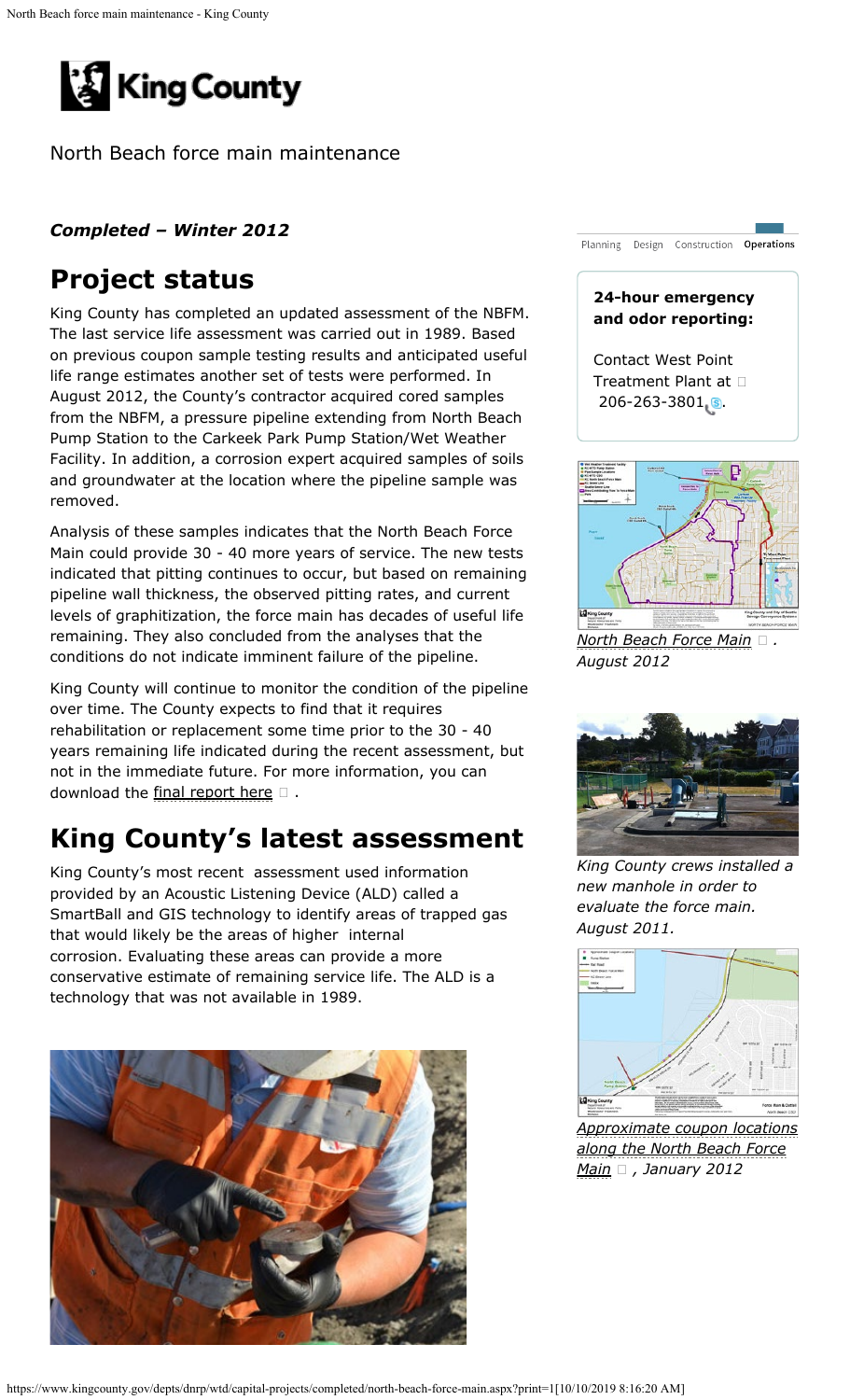*Force main core sample*

# **Project need**

The North Beach Force Main runs parallel to the Burlington Northern Railroad tracks for approximately 4,700 ft within the tidal zone of Puget Sound. Flows from the North Beach Pump Station are conveyed through the 14-inch diameter, 7,490-foot long cast iron force main to the Carkeek Wet Weather Facility where they are either pumped to the county's [West Point](https://www.kingcounty.gov/depts/dnrp/wtd/system/west.aspx) [Treatment Plant](https://www.kingcounty.gov/depts/dnrp/wtd/system/west.aspx) or, in large storm events, treated on site.

The County establishes a design life of about 50 years for pipelines like the North Beach Force Main (NBFM), but in practice, the pipelines often last longer than that. To avoid premature replacement of usable assets, King County performs inspections and condition assessments throughout the life of wastewater pipelines. King County carried out a project to evaluate the condition of the North Beach Force Main, installed in 1963.

## **Library**

**You can download and view documents (PDF files) using a [PDF Reader](https://www.kingcounty.gov/about/softwareHelp.aspx).**

### Project updates

- [North Beach Force Main Assessment work beginning the](https://www.kingcounty.gov/~/media/depts/dnrp/wtd/capital-projects/COMPLETED/NBeachFM/docs/1208_NorthBeachFM_Assessment.ashx?la=en) [week of August 13](https://www.kingcounty.gov/~/media/depts/dnrp/wtd/capital-projects/COMPLETED/NBeachFM/docs/1208_NorthBeachFM_Assessment.ashx?la=en) , August 2012
- A State Environmental Policy Act (SEPA) Determination of Nonsignificance (DNS) was **[issued](https://your.kingcounty.gov/dnrp/library/wastewater/wtd/construction/NorthBeachFM/120518_NorthBeachForceMain_CouponInspection_SEPA-DNS_Checklist.pdf)** on May 18, 2012, for the North Beach Force Main Coupon Inspection Project
- [Maintenance work at the North Beach Pump Station](https://www.kingcounty.gov/~/media/depts/dnrp/wtd/capital-projects/COMPLETED/NBeachFM/docs/1107_NBEACHmaint.ashx?la=en) [beginning week of July 25](https://www.kingcounty.gov/~/media/depts/dnrp/wtd/capital-projects/COMPLETED/NBeachFM/docs/1107_NBEACHmaint.ashx?la=en), July 2011

### Force main inspection reports

- [North Beach Force Main Condition Assessment Project Final](https://www.kingcounty.gov/~/media/depts/dnrp/wtd/capital-projects/COMPLETED/NBeachFM/docs/1212_NBeachFMConditionAssessment.ashx?la=en) [Report](https://www.kingcounty.gov/~/media/depts/dnrp/wtd/capital-projects/COMPLETED/NBeachFM/docs/1212_NBeachFMConditionAssessment.ashx?la=en), December 2012
- [North Beach Force Main Inspection Report](https://your.kingcounty.gov/dnrp/library/wastewater/wtd/construction/NorthBeachFM/1108_NorthBeachForceMainInspectionReport.pdf), August 2011 The King County Wastewater Treatment Division retained the services of Pure Technologies (Pure) to perform a SmartBall survey of the North Beach Force Main on Tuesday August 23, 2011. The purpose of the SmartBall survey is to identify and locate leaks and/or pockets of trapped gas.
- [North Beach Force Main Report](https://your.kingcounty.gov/dnrp/library/wastewater/wtd/construction/NorthBeachFM/8905_NorthBeachForceMainInspectionReport_May1989.pdf), May 1989 This report covers excavation and evaluation made during the months of April and May 1989 of the METRO (King County) North Beach Force Main located on Puget Sound in northwest Seattle, Washington.



*Launching the acoustic listening device (SmartBall) at the access point to the force main. August 2011.*

**Contact us**